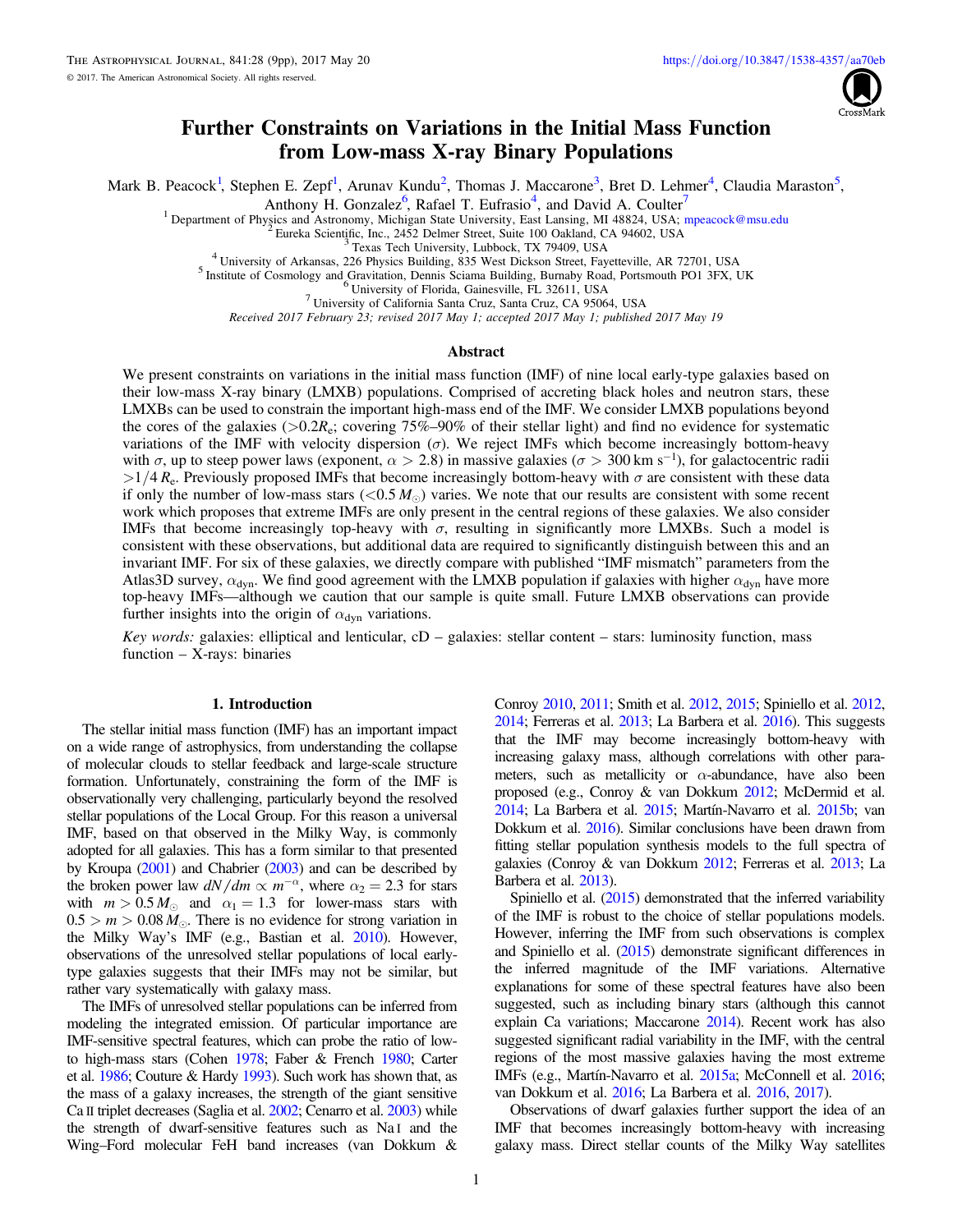<span id="page-1-0"></span>

| Galaxy Sample |                   |                      |                        |                             |                        |                   |             |                              |                               |                        |                                 |                  |                                                       |             |
|---------------|-------------------|----------------------|------------------------|-----------------------------|------------------------|-------------------|-------------|------------------------------|-------------------------------|------------------------|---------------------------------|------------------|-------------------------------------------------------|-------------|
| Name<br>(NGC) | Type <sup>a</sup> | $D^{\rm b}$<br>(Mpc) | Reference <sup>b</sup> | $\sigma^c$<br>$(km s^{-1})$ | Reference <sup>c</sup> | Mg b <sup>d</sup> | $[Z/H]^{d}$ | [ $\alpha$ /Fe] <sup>d</sup> | $R_{\rm e}^{\rm e}$<br>$($ ") | $r_{\rm in}$<br>$($ ") | $r_{\rm ext}^{\rm g}$<br>$($ ") | $e^{\mathbf{g}}$ | $L_K$ <sup>g</sup><br>$(\times\,10^{10}\,L_{K\odot})$ | $f_{K}^{S}$ |
| 1399          | E1                | 20.0                 |                        | 280                         | ◠                      | $\cdots$          | $\cdots$    | $\cdots$                     | 48.6                          | 10                     | 220.2                           | 0.00             | 25.8                                                  | 0.78        |
| 3115          | S <sub>0</sub>    | 9.7                  | 4                      | 229                         | 4                      | $\cdots$          | $\cdots$    | $\cdots$                     | 34.6                          | 20                     | 249.4                           | 0.61             | 9.0                                                   | 0.54        |
| 3379          | E1                | 10.6                 |                        | 197                         |                        | 4.03              | $-0.11$     | 0.29                         | 40.1                          | 10                     | 191.7                           | 0.15             | 7.5                                                   | 0.75        |
| 4278          | E12               | 16.1                 |                        | 228                         |                        | 4.15              | $-0.06$     | 0.40                         | 31.5                          | 10                     | 155.0                           | 0.07             | 7.7                                                   | 0.66        |
| 4472          | E2                | 16.7                 |                        | 288                         |                        | 3.87              | $-0.22$     | 0.30                         | 94.9                          | 20                     | 313.4                           | 0.19             | 41.6                                                  | 0.54        |
| 4594          | <b>SA</b>         | 9.0                  | 3                      | 251                         | 3                      | $\cdots$          | $\cdots$    | $\cdots$                     | 70.2                          | $22.5*$                | 297.1                           | 0.46             | 18.0                                                  | 0.42        |
| 4649          | E2                | 16.5                 | ◠                      | 308                         |                        | 4.23              | $-0.12$     | 0.36                         | 66.4                          | 20                     | 241.3                           | 0.19             | 29.6                                                  | 0.61        |
| 4697          | E6                | 11.7                 |                        | 180                         |                        | 3.30              | $-0.29$     | 0.26                         | 62.3                          | 10                     | 240.2                           | 0.37             | 8.3                                                   | 0.81        |
| 7457          | SA <sub>0</sub>   | 13.2                 | 4                      | 74                          |                        | 2.77              | $-0.19$     | 0.12                         | 36.5                          | 5                      | 155.1                           | 0.45             | 2.0                                                   | 0.90        |

Table 1

Notes.

 $^a$  Galaxy classifications from de Vaucouleurs et al. ([1991](#page-8-0)).<br><sup>b</sup> Distances in Mpc derived from surface brightness fluctuation measurements by: (1) Blakeslee et al. ([2001](#page-8-0)), (2) Blakeslee et al. ([2009](#page-8-0)), (3) Jensen et al.

Tonry et al. ([2001](#page-8-0)).<br>
<sup>c</sup> Velocity dispersion ( $\sigma$ ) from: (1) Cappellari et al. ([2012](#page-8-0)), (2) Saglia et al. ([2000](#page-8-0)), (3) Jardel et al. ([2011](#page-8-0)), (4) van den Bosch ([2016](#page-8-0)) and Emsellem et al. ([1999](#page-8-0)).<br>
<sup>d</sup> Mg *b* lick index, met

2MASS LGA data,  $R_{e,2MASS} = 1.7 \times \text{median}(\text{j}_r_\text{eff}, \text{h}_r_\text{eff}, \text{k}_r_\text{eff})\sqrt{k_\text{L}}$ ba.<br><sup>f</sup> The radius defining the central region that is excluded from our analysis \*For NGC 4594 we remove an elliptical inner region with semimi

semimajor axis = 168<sup>*n*</sup>. g Galaxy data from the 2MASS LGA (Jarrett et al. [2003](#page-8-0)), "total" extrapolated galaxy semimajor axis (*r*<sub>ext</sub>), ellipticity (*e* = 1 - *b*/*a*), total *K*-band luminosity within this ellipse ( $L_K$ ) assuming  $M_{K\odot} = 3.33$ .<br><sup>h</sup> Fraction of  $L_K$  covered by this study, i.e., in the region  $r_{\rm in} < r < r_{\rm ext}$  and covered by the *HST* and *Chandra* observations.

Hercules and Leo IV have shown that they have flatter than Kroupa IMFs, consistent with their low masses (Geha et al. [2013](#page-8-0)). Additionally, ultra-compact dwarf galaxies have been shown to have high mass-to-light ratios  $(M/Ls)$  that could be explained by them having a relatively flat IMF (although dark matter fractions could also explain these data; e.g., Haşegan et al. [2005;](#page-8-0) Mieske et al. [2008;](#page-8-0) Mieske & Kroupa [2008](#page-8-0)).

An independent method of inferring the IMF of a galaxy is to determine the  $M/L$  via either gravitational lensing or dynamical measurements and compare it to that based on stellar population synthesis models. Treu et al. ([2010](#page-8-0)) studied 56 strong gravitational lensing galaxies and concluded that either the IMF or the dark matter halo must vary. Assuming similar dark matter profiles, these observations suggest that the IMF of the most massive galaxies must have significantly higher  $M/L$  than that of the Milky Way (Auger et al. [2010;](#page-8-0) Treu et al. [2010](#page-8-0)). However, it should also be noted that observations of some massive ( $\sigma > 300 \text{ km s}^{-1}$ ), strong lensing galaxies were found to be consistent with having a Milky Way-like IMF and inconsistent with Salpeter or steeper IMFs (Smith & Lucey [2013](#page-8-0); Smith et al. [2015;](#page-8-0) Newman et al. [2016](#page-8-0)).

Stellar kinematics have also been used to propose a variable IMF in early-type galaxies. Observations of the fundamental plane (e.g., Djorgovski & Davis [1987](#page-8-0); Dressler et al. [1987](#page-8-0)) have shown that the  $M/L$  increases systematically with  $\sigma$ , suggesting that the dark matter fraction and/or IMF vary systematically with  $\sigma$  (e.g., Renzini & Ciotti [1993;](#page-8-0) Zepf & Silk [1996](#page-8-0); Graves & Faber [2010](#page-8-0); Dutton et al. [2012](#page-8-0); Cappellari et al. [2013](#page-8-0)). Through detailed modeling of IFU data, Cappellari et al. ([2012,](#page-8-0) [2013](#page-8-0)) were only able to explain this variation with an IMF model that has an  $M/L$ that increases with  $\sigma$ . These dynamical results (as well as those from gravitational lensing) can be explained by an IMF which becomes increasingly bottom-heavy (where more low-mass stars add mass but relatively little light), increasingly top-heavy (where an increased number of stellar remnants add additional mass) or, perhaps, both.

The stellar remnant fraction can also provide a test for variations in the IMF. This can be probed via low-mass X-ray binaries (LMXBs), which consist of accreting neutron stars and black holes (Weidner et al. [2013a](#page-8-0); Peacock et al. [2014](#page-8-0)). These LMXBs provide one of the few direct constraints on the massive end of the IMF in old stellar populations. Peacock et al. ([2014](#page-8-0), hereafter [P14](#page-8-0)) used the LMXB populations of seven local early-type galaxies to show that a variable IMF, which varies from Kroupa-like at low galaxy mass to steep power laws at high galaxy mass, is inconsistent with the observed populations. However, these constraints were limited by a lack of data for low-mass galaxies. Recently, Coulter et al. ([2017](#page-8-0), hereafter [C17](#page-8-0)) published further constraints on IMF variations based on LMXB populations. By considering galaxies with shallow X-ray data, they were able to include more galaxies, at the expense of having few LMXBs per galaxy and only detecting the brightest sources (those with  $L_x > 10^{38}$  erg s<sup>-1</sup>). They confirmed the finding of [P14](#page-8-0) and extended this work to consider more complex forms of IMF variations. In this paper, we extend this work to consider additional data and models.

## 2. LMXB Populations of Local Early-type Galaxies

Our approach to constraining variations in the IMF is to utilize the field LMXB populations of galaxies. Our sample of galaxies and their field LMXB populations are taken from [P14](#page-8-0), Lehmer et al.  $(2014)$  $(2014)$  $(2014)$ , and Peacock et al.  $(2017)$  $(2017)$  $(2017)$ . We review these data here, but refer the reader to those papers and the citations therein for further details.

Our sample consists of local  $( $20 \text{ Mpc}$ )$  early-type galaxies with deep Chandra observations (>100 ks). From these Chandra data a low-contamination sample of field LMXBs is produced by using HST data to remove globular cluster LMXBs and background active galactic nuclei. Throughout this paper we consider the number of LMXBs in these galaxies to be the number with  $L_x > 2 \times 10^{37}$  erg s<sup>-1</sup> (a factor of five times deeper than the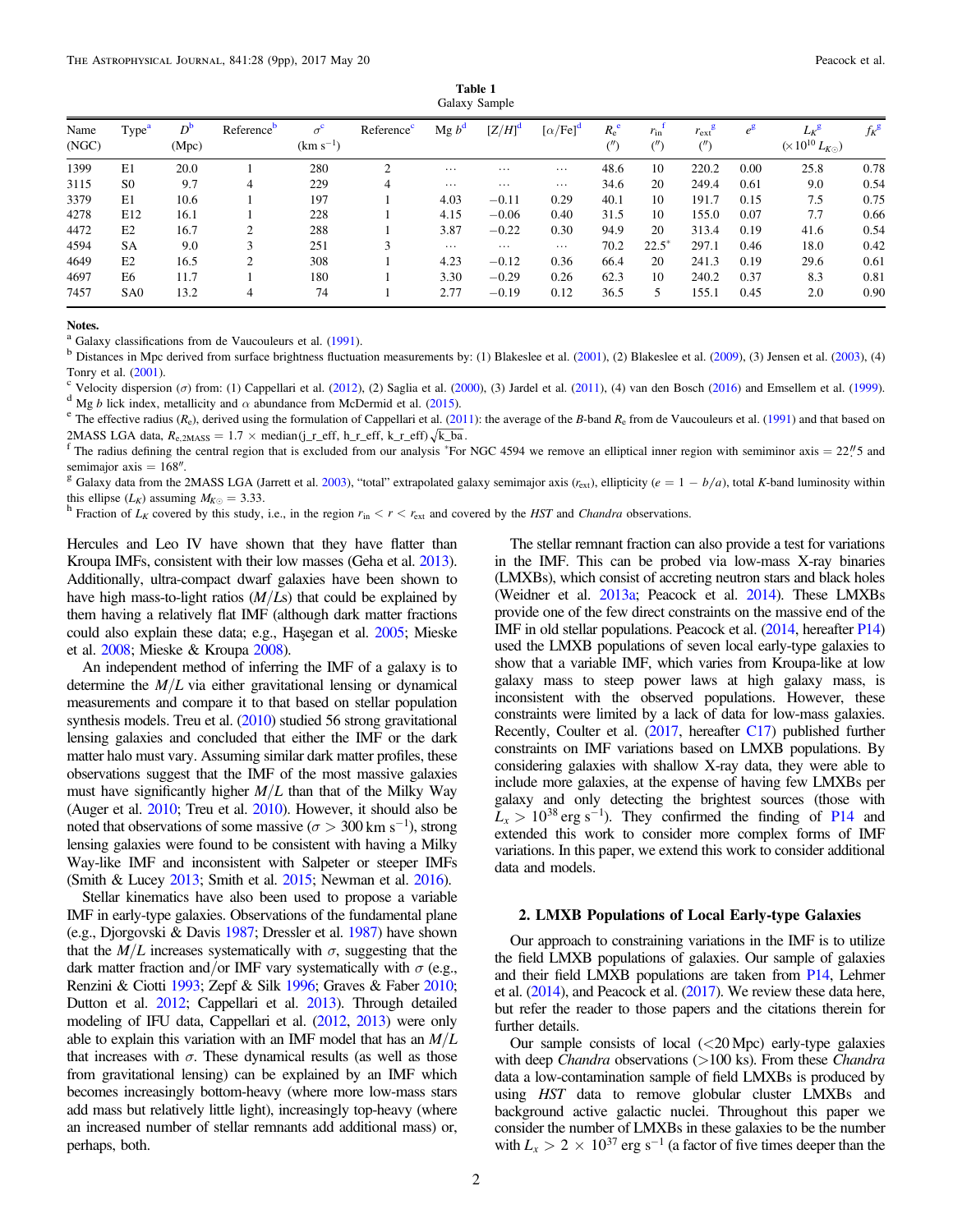<span id="page-2-0"></span>

Figure 1. IMF forms considered in this paper (scaled to have a similar number of stars with  $m = 0.5 M_{\odot}$ ). The solid magenta line shows a Kroupa-like IMF. This is similar to that observed in the Milky Way and consists of a broken power law (BPL) with  $\alpha_1 = 1.3$  and  $\alpha_2 = 2.3$ . The dashed blue line shows a bottom-heavy BPL model which is similar to Kroupa above 0.5  $M_{\odot}$ , but has a steeper slope at lower stellar mass, with  $\alpha_1 = 2.8$ . The dotted red line shows a top-heavy BPL model which is similar to Kroupa below  $0.5 M_{\odot}$ , but has a shallower slope at higher stellar mass, with  $\alpha_2 = 1.5$ . The dotted gray line shows a bottom-heavy single power law (PL) IMF with exponent  $\alpha = 2.8$ .

sample studied by  $C17$ ). Six of the galaxies in our sample are complete to this limit (NGC 3115, NGC 3379, NGC 4278, NGC 4594, NGC 4697, NGC 7457). We also include NGC 4649, NGC 4472, and NGC 1399, whose field LMXB populations are large enough to reliably extrapolate their size to  $2 \times 10^{37}$  erg s<sup>-1</sup>, assuming a universal X-ray luminosity function (XLF). For all galaxies we calculate the number of field -LMXBs with  $L_x > 2 \times 10^{37}$  erg s<sup>-1</sup> based on fitting to this XLF. The galaxy XLFs and details of this fitting are presented in the [Appendix.](#page-8-0)

The number of LMXBs in each galaxy is scaled by the K-band stellar luminosity covered by these Chandra and HST data based on photometry from the Two Micron All Sky Survey (2MASS) Large Galaxy Atlas (LGA) (Jarrett et al. [2003](#page-8-0)). We take the outer extent of each galaxy to be the  $r_{ext}$  ellipse, as defined by the 2MASS LGA catalog. We exclude the innermost regions of each galaxy, with  $r > 10''-20''$  ( $r_{\rm in}$ ). This is because the X-ray sensitivity is lower in the central regions due to crowding and/or a hot gas component. The reliability of source classification is also lower in the crowded core regions. Table [1](#page-1-0) summarizes the properties of the galaxies in our sample.

#### 3. The Number of Field LMXBs

In this section, we compare the specific frequency of field LMXBs in these galaxies,  $n_x$  = number of LMXBs per  $10^{10} L_{K\odot}$ , to predictions from different IMF models. The number of LMXBs is expected to scale directly with the number of neutron stars and black holes in a galaxy. Therefore,  $n_x$  probes the ratio of the initial number of stars with masses  $> 8 M_{\odot}$  to the number of stars currently dominating the galaxy's K-band emission.



**Figure 2.** Specific frequency of LMXBs,  $n_x = #LMXBs/10^{10} L_{K\odot}$ , as a function of velocity dispersion ( $\sigma$ , black points). The lines compare these data to the predictions presented in [P14](#page-8-0) for an invariant IMF (solid gray line), an IMF which varies from Kroupa at low  $\sigma$  to a single power law with  $\alpha = 2.8$  at high  $\sigma$  (dashed blue line), and an IMF which varies from Kroupa at low  $\sigma$  to a single power law with  $\alpha = 1.5$  at high  $\sigma$  (dotted red line). The formation efficiency of LMXBs is poorly constrained theoretically. We therefore scale all models to fit the data (and hence predict different  $n_x$  at low  $\sigma$ , where all models have a similar IMF).

Below, we consider the predicted variation of  $n_x$  with  $\sigma$  for an invariant IMF and IMFs which become either increasingly top- or bottom-heavy with increasing  $\sigma$ . For reference, Figure 1 compares the top- and bottom-heavy IMFs that we consider to a Kroupa IMF. We note that many other forms of variable IMF models could be constructed—for example, with multiple breaks, breaks at different stellar masses, or varying multiple components of the IMF. We do not have sufficient data to meaningfully constrain all of this parameter space, so we restrict our discussion to only these forms.

## 3.1. An Invariant IMF

Under an invariant IMF, the ratio of high- to low-mass stars should be similar among the galaxies. This will result in similar fractions of compact objects and, therefore, a similar  $n_x$  across these galaxies, which all have old stellar populations.

Figure 2 shows  $n_x$  as a function of  $\sigma$  for the nine galaxies studied (black points). The solid gray line is the prediction for an invariant IMF. The formation efficiency of LMXBs is poorly constrained theoretically. We therefore fit the scaling of this (and subsequent) IMF models to the data. This constant IMF provides a reasonable representation of the data, with no clear trends observed with  $\sigma$ . However, significant scatter is observed with  $\chi^2/\nu = 3.8$ (for  $\nu = 8$ ). This scatter cannot be explained by an IMF that varies systematically with  $\sigma$ . However, it suggests that either another factor influences the formation of these binaries or there is an additional source of error, beyond the Poisson noise considered.

The variation in the LMXB populations of these galaxies is different from the conclusion of  $P14$ , where a similar  $n<sub>x</sub>$  was proposed with NGC 3379 the only significant outlier. [C17](#page-8-0) also found that  $n_x$  was consistent with a constant value for a slightly larger sample of galaxies, although their uncertainties for individual galaxies were larger due to a brighter X-ray detection limit of  $L_x > 10^{38}$  erg s<sup>-1</sup>. The increased variation compared with [P14](#page-8-0) is driven by the inclusion of NGC 3115 which has a well constrained and even lower  $n_x$  than NGC 3379. As noted above,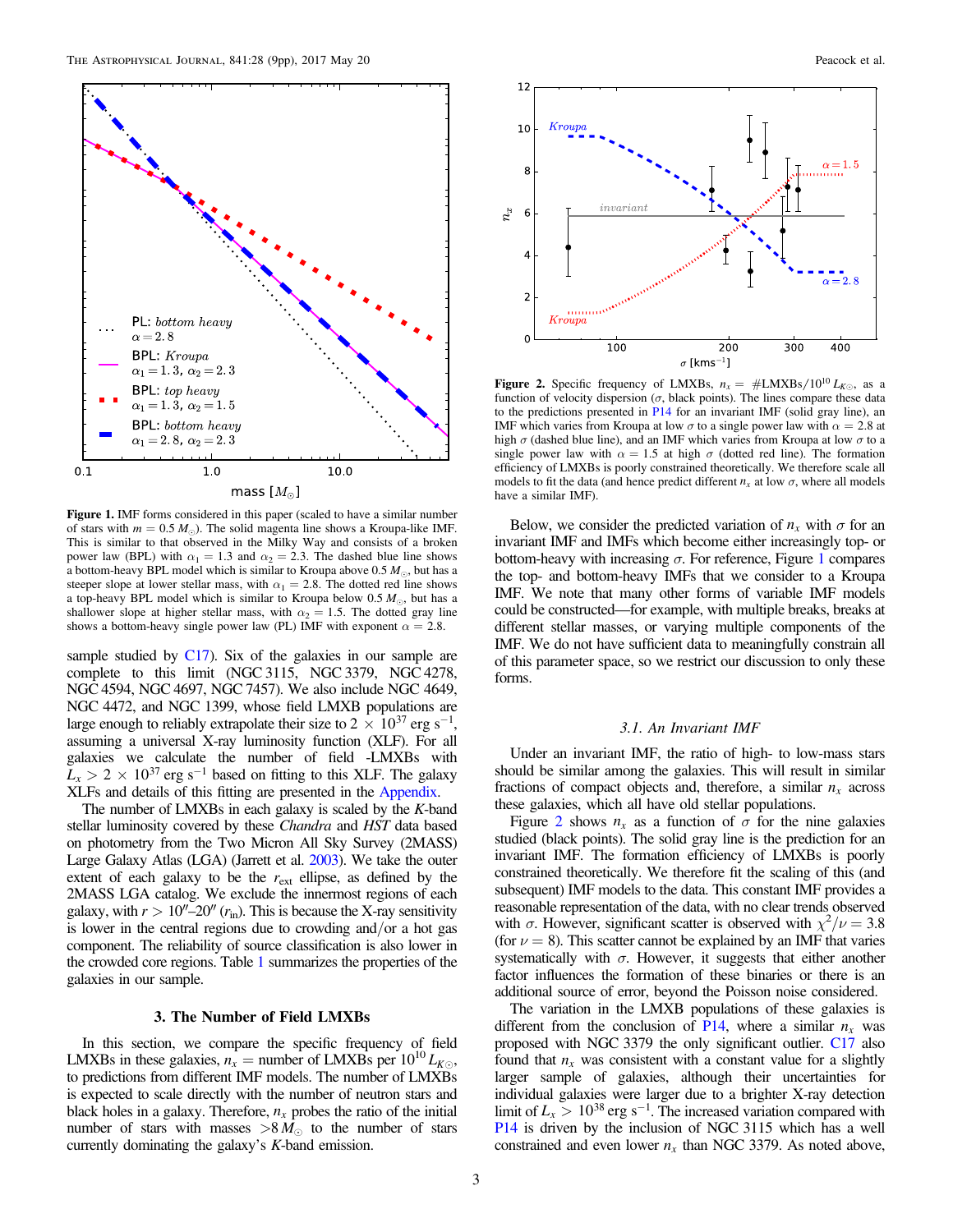<span id="page-3-0"></span>

Figure 3. Data as in Figure [2](#page-2-0). The solid blue line shows an increasingly bottom-heavy IMF model in which the number of low-mass stars  $(< 0.5 M<sub>o</sub>)$ increases systematically with  $\sigma$ , with  $\alpha_1$  increasing from 1.3 to 2.8 ( $\alpha_2$  remains constant at 2.3). The dotted blue lines are for  $\alpha_2 = -2.16$  and  $-2.48$ , which are the conservative constraints these data place on variation in the high-mass slope.

this cannot be explained by a correlation with  $\sigma$ . Future observations will allow us to measure  $n<sub>x</sub>$  for larger samples of galaxies and test for correlations with other parameters (see Sections [3.3](#page-4-0) and [3.4](#page-5-0)).

#### 3.2. Variations in the IMF with  $\sigma$

As discussed in Section [1,](#page-0-0) independent studies based on spectral fitting, stellar dynamics, and gravitational lensing all suggest that the IMF may vary systematically with  $\sigma$ . Observations of large numbers of early-type galaxies have demonstrated a strong correlation between the  $M/L$  of a galaxy and its velocity dispersion ( $\sigma$ ; e.g., Graves & Faber [2010](#page-8-0); Cappellari et al. [2013,](#page-8-0) and references therein). This trend is larger than expected due to stellar population differences, such as metallicity (Graves & Faber [2010](#page-8-0), and references therein). Two explanations are commonly presented to explain this trend. It is thought that higher- $\sigma$  galaxies have higher dark matter fractions and/or IMFs with higher  $M/Ls$ . Through detailed modeling of SAURON IFU spectra of 260 early-type galaxies, Cappellari et al. ([2012,](#page-8-0) [2013](#page-8-0)) argued that dark matter fractions cannot fully explain this trend.

In this section we assume that the  $M/L$  increases due to a systematically varying IMF, as proposed by Graves & Faber ([2010](#page-8-0)) where  $M/L \propto \sigma^{0.65}$ . Cappellari et al. ([2013](#page-8-0)) also propose that the IMF must vary with  $\sigma$  to explain the observed  $M/L$ , although they find a smaller exponent. We use the Graves & Faber ([2010](#page-8-0)) relation because the proposed variation in the IMF is more consistent with the variation proposed to explain the observed spectroscopic abundances.

Figures [2](#page-2-0)–4, show  $n_x$  as a function of  $\sigma$  for our sample of galaxies and compare this to the predictions from different variable IMF models, which we describe below.

## 3.2.1. Kroupa  $\rightarrow$  Bottom-heavy Power-law IMF

In Figure [2](#page-2-0) we compare  $n_x$  as a function of  $\sigma$  to the predictions from the IMF model presented in [P14](#page-8-0) (dashed blue line). In this model the IMF becomes more bottom-heavy with increasing  $\sigma$ . This model requires that galaxies with  $\sigma$  < 95 km s<sup>-1</sup> have a



Figure 4. Same as Figure 3, but where the model is based on an increasingly top-heavy IMF. In this model, the number of low-mass stars ( $m < 0.5 M_{\odot}$ ) is constant (with  $\alpha_1 = 1.3$ ) and the number of high-mass stars increases with  $\sigma$ (with  $\alpha_2$  varying from 2.3 to 1.5).

Kroupa-like IMF and galaxies with  $\sigma > 300$  km s<sup>-1</sup> have a single (bottom-heavy) power-law IMF with  $\alpha = 2.8$ . These values are consistent with the IMFs proposed from both spectroscopic studies (e.g., van Dokkum & Conroy [2010](#page-8-0)) and dynamical studies (e.g., Cappellari et al. [2012](#page-8-0)). For these two IMFs we estimate the observed  $M/L$  based on the models of Maraston ([2005](#page-8-0)), re-run for this power-law IMF. As  $\sigma$  increases from 95 to 300 km s<sup>-1</sup> we increase the fraction of stars formed with the  $\alpha = 2.8$  IMF such that  $M/L \propto \sigma^{0.65}$ . For further details of this model, see [P14.](#page-8-0)

This single power-law bottom-heavy IMF model is inconsistent with the data with  $\chi^2/\nu = 7.7$  (for  $\nu = 8$ ). This is similar to the conclusion of [P14,](#page-8-0) but based on stronger constraints over a broader range of  $\sigma$ . It is also similar to conclusions drawn from considering the brightest LMXBs in a slightly larger sample of galaxies ([C17](#page-8-0)).

## 3.2.2. Kroupa  $\rightarrow$  Top-heavy Power-law IMF

The proposed variability in the IMF from stellar absorption lines generally requires an IMF which becomes increasingly bottom-heavy with  $\sigma$ . However, IMF variability inferred from dynamical and gravitational lensing observations can also be explained by an IMF which becomes increasingly top-heavy with σ. For these top-heavy IMFs, the  $M/L$  is higher for high-mass galaxies due to the increased number of stellar remnants produced.

The dotted red line in Figure [2](#page-2-0) shows this increasingly topheavy IMF model. This is produced following a process similar to that of [P14](#page-8-0), but where the IMF varies from a Kroupa IMF at  $\sigma$  < 95 km s<sup>-1</sup> to a single power law with  $\alpha$  = 1.5 for  $\sigma > 300$  km s<sup>-1</sup>.

Interestingly, this top-heavy single power-law model provides a reasonable representation of these data. This model predicts significantly more LMXBs in high-mass galaxies. But, with  $\chi^2/\nu = 4.0$  (for  $\nu = 8$ ), the fit is similar to that of the invariant IMF model. Given the scatter observed around both models, the addition of more galaxies is required to distinguish between the distinctly different predictions of these two IMF models.

#### 3.2.3. Kroupa  $\rightarrow$  Bottom-heavy Broken Power-law IMF

The spectroscopic evidence for IMF variations has generally focused on lines that are strong in low-mass stars. Therefore,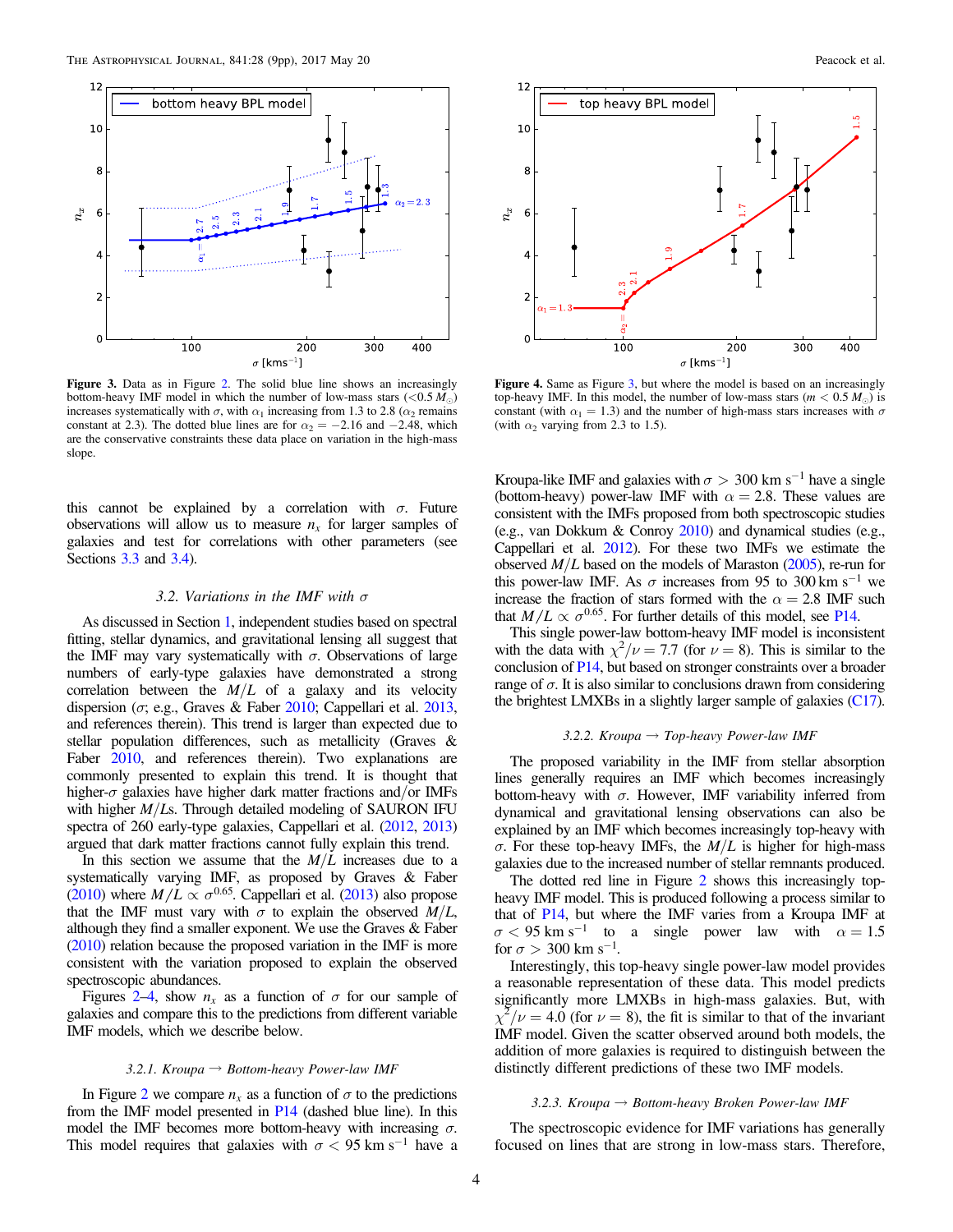<span id="page-4-0"></span>while single power-law IMFs have sometimes been invoked to explain observations of the most massive galaxies, the observations only require an increased number of low-mass stars ( $\langle 0.5 M_{\odot} \rangle$ ). This means that broken power-law IMFs (or equivalent forms) can explain the observations by only varying the fraction of low-mass stars. In this section we consider a Kroupa-like IMF which has the form:

$$
\xi(m) \propto \begin{cases} m^{-\alpha_1}, & 0.1 \, M_\odot < m < 0.5 \, M_\odot \\ 2^{(\alpha_2 - \alpha_1)} \, m^{-\alpha_2}, & 0.5 \, M_\odot < m < 100 \, M_\odot. \end{cases} \tag{1}
$$

Here,  $\xi(m)$  is the number of stars with mass m. For a Kroupa IMF  $\alpha_1 = 1.3$  and  $\alpha_2 = 2.3$ .

[C17](#page-8-0) explored the combined constraints of the LMXB populations and spectroscopic observations. They demonstrated that, while the LMXB populations place strong constraints on  $\alpha_2$ , all of the data can be explained only if  $\alpha_1$ varies significantly. We construct a similar variable bottomheavy IMF model where  $\alpha_2$  is fixed at 2.3 and  $\alpha_1$  varies to explain the observed  $M/L-\sigma$  relation.

We produce stellar populations models using the FSPS models (Conroy et al. [2009;](#page-8-0) Conroy & Gunn [2010](#page-8-0)), implemented under pythonFSPS (Foreman-Mackey et al. [2014](#page-8-0)). We run these models with the MILES spectral libraries and the PADOVA isochrones for a simple stellar population with solar metallicity and an age of 10 Gyr. We produce a group of models for IMFs with  $\alpha_2 = 2.3$  and  $\alpha_1 = 1.3, 1.4, ..., 2.8$ . Each model generates an  $M/L$  for the stellar population which includes the mass of stellar remnants.

For each model, we calculate the  $\sigma$  associated with its  $M/L$ by assuming the observed relation  $M/L = c_{\text{kro}} \sigma^{0.65}$ . Here, the constant  $c_{\text{kro}}$  is calculated by assuming that galaxies with  $\sigma = 100 \text{ km s}^{-1}$  have a Kroupa-like IMF, then  $c_{\text{kro}} =$  $(M/L)_{\text{kro}} / (100^{0.65})$ . We then calculate the fraction of compact objects (black holes and neutron stars,  $f_{\text{CO}}$ ) in the stellar population of each IMF via:

$$
f_{\rm CO} = \frac{\int_{8}^{100} m \xi(m) dm}{\int_{0.1}^{100} m \xi(m) dm}.
$$
 (2)

Here  $\xi(m)$  is taken from Equation (1) and the extra mass term is to calculate  $f_{CO}$  as a function of total stellar mass. Using Equation (2), we can calculate  $n_x$  for each IMF via:

$$
n_x = c_x f_{\rm CO} \frac{M}{L_K}.\tag{3}
$$

Here  $M/L_K$  is calculated for each IMF and is required to compare  $f_{\rm CO}$  with  $n_x$ , since this is scaled by the total K-band light, rather than the total mass. The constant of proportionality  $(c<sub>x</sub>)$  relates to the formation efficiency of LMXBs and should be similar for all of the IMFs. As with all models considered, we leave this constant as a free parameter which we fit to the data. The resulting grid of models predicts how  $n_x$  should vary with  $\sigma$  for increasingly bottom-heavy IMFs.

The solid blue line in Figure [3](#page-3-0) shows this bottom-heavy model. The high-mass end of the IMF is fixed, with  $\alpha_2 = 2.3$ and the low-mass end becomes increasingly bottom-heavy with σ. The blue dots along this line show  $α_1 = 1.3, 1.4, ..., 2.8$ from left to right, respectively. We note that, while these models were constructed to explain the  $M/L$  variation,  $\alpha_1 = 2.8$  for the most massive galaxies is also consistent with spectroscopic observations of these galaxies.

This model provides a reasonable representation of the data and, with  $\chi^2/\nu = 3.6$  ( $\nu = 8$ ), the fit is similar to the invariant IMF model. In this model, the observed  $M/L$  trend is accounted for by varying the low-mass end of the IMF (which also explains the spectroscopic observations). Given this, we can constrain the permissible variation in the high stellar mass end of the IMF. We fix the scaling of  $n<sub>x</sub>$  to that found for the  $\alpha_2 = 2.3$  IMF and construct a grid of variable  $\alpha_1$  models for a range of fixed  $\alpha_2$ . We define the range of permissible  $\alpha_2$ models to be those which have  $\chi^2 < = 2\chi^2(\alpha_2 = 2.3)$ . This constrains  $\alpha_2 = 2.30^{+0.18}_{-0.14}$ , illustrated by the dotted blue lines in Figure [3.](#page-3-0)

We note that by making the scaling of  $n<sub>x</sub>$  a free parameter, we constrain the relative number of LMXBs for a given IMF (and hence the relative number of compact objects). We choose to fix  $\alpha_2$  at 2.3, which is consistent with the stellar populations observed in the Milky Way. However, fixing  $\alpha_2$  at other values mainly changes the scaling of the  $n_x$ – $\sigma$  relationship and produces only small changes in the trend observed in Figure [3](#page-3-0). Therefore, since the scaling of  $n_x$  is a free parameter, similar quality fits can be obtained for a wide range of  $\alpha_2$ . The LMXB population provides strong constraints on the allowable variation in  $\alpha_2$ , rather than its actual value.

#### 3.2.4. Kroupa  $\rightarrow$  Top-heavy Broken Power-law IMF

We also consider a variable broken power-law IMF model that is similar to that presented in Section [3.2.3](#page-3-0) (above), but where the low-mass end of the IMF is fixed (at  $\alpha_1 = 1.3$ ) and the high-mass end  $(\alpha_2)$  varies with  $\sigma$  to explain the observed  $M/L-\sigma$  relation. This model is shown as the red line in Figure [4.](#page-3-0) The dots along this line show  $\alpha_2 = 2.3, 2.2, \dots, 1.5$  from left to right, respectively.

We note that because top-heavy IMF models require significant variations in the number of compact objects produced, they generally produce significant variation in  $n<sub>x</sub>$ . This broken power-law top-heavy IMF model predicts a comparable trend to that of the single power-law top-heavy  $(\alpha = 1.5)$  IMF model (see Figure [2](#page-2-0)) and provides a similar quality fit to the data with  $\chi^2/\nu = 3.8$  ( $\nu = 8$ ). We draw similar conclusions to those of Section [3.2.2](#page-3-0); that we are currently unable to significantly distinguish between an invariant IMF and this variable top-heavy IMF model. However, the predicted  $n_x$  variations are significant and should be distinguishable with the addition of data for more galaxies.

## 3.3. Variations in the IMF with Metallicity/Stellar Abundance

It has also been proposed that the IMF may vary with stellar abundance. While the presence and magnitude of such correlations vary in different studies, the IMF may vary with metallicity ( $[Z/H]$ ; Martín-Navarro et al. [2015b](#page-8-0); van Dokkum et al. [2016;](#page-8-0) although McDermid et al. [2014](#page-8-0) found no significant correlation), [Mg/Fe] (Conroy & van Dokkum [2012](#page-8-0); although La Barbera et al. [2015](#page-8-0) found no significant correlation), and  $\alpha$ -element abundance ([ $\alpha$ /Fe]; Conroy & van Dokkum [2012](#page-8-0); McDermid et al. [2014](#page-8-0)). Indeed, van Dokkum et al. ([2016](#page-8-0)) recently concluded that, once radial variations are accounted for (see below), the IMF correlates most strongly with metallicity, rather than  $\sigma$  or [Mg/Fe].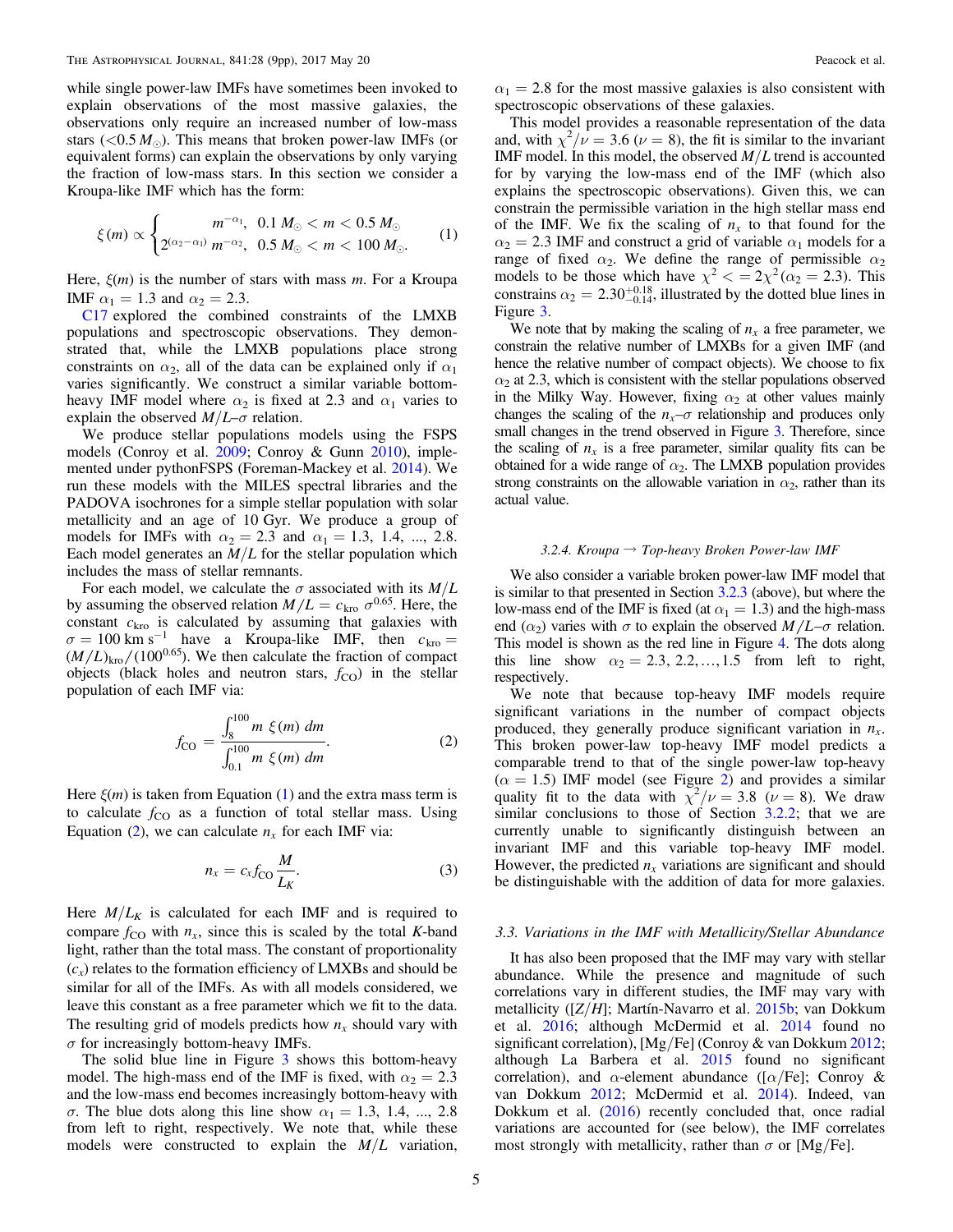<span id="page-5-0"></span>

**Figure 5.** Number of LMXBs with  $L_x > 2 \times 10^{37}$  erg s<sup>-1</sup> ( $n_x$ ) as a function of metallicity ( $[Z/H]$ ), Mg b, and  $\alpha$ -abundance ( $[\alpha/Fe]$ ). The stellar populations data are calculated from McDermid et al.  $(2015)$  $(2015)$  $(2015)$ , measured for light within  $1R_e$ . In the top left of each panel we show the Spearman rank order correlation coefficient  $\rho$ .  $n_x$  appears to correlate with [ $\alpha$ /Fe], but for this relatively small sample this is not significant.

Homogeneous stellar population data are available for six of the nine galaxies in our sample from the study of McDermid et al. ([2015](#page-8-0)). They derive mass-weighted parameters from fitting the integrated light within  $1R_e$ . In Figure 5, we plot  $n_x$  as a function of  $[Z/H]$ , Mg b, and  $[\alpha/Fe]$  (taken from McDermid et al. [2015](#page-8-0)). Our sample of galaxies are selected to span only a small range of  $[Z/H]$  and no significant trend with  $n<sub>x</sub>$  is observed over this range  $(-0.3 < [Z/H] < 0.0)$ . Spearman rank tests (see Figure 5 for values of  $\rho$ ) suggest positive correlations between  $n_x$  and both Mg b and  $\lceil \alpha / \text{Fe} \rceil$  and it is perhaps interesting that NGC 4278 has a significantly higher  $n_x$  and the highest  $\lceil \alpha / \text{Fe} \rceil$ . However, neither correlation is significant due to the small sample size. Larger samples will be required to provide a significant test for correlations between  $n<sub>x</sub>$  and the abundance of light elements. We also note that the radial range covered by our LMXB analysis is not identical to that used in the stellar metallicity analysis. Specifically, the metallicity study goes from the center to  $1R_e$ , while our LMXB analysis excludes  $r < 0.2R<sub>e</sub>$  and extends to slightly larger radii. We therefore caution that significant differences among the metallicity gradients in these galaxies may affect our conclusions regarding metallicity effects.

# 3.4. Direct Comparison to the IMF Mismatch Parameter,  $\alpha_{\text{dyn}}$

For six of the nine galaxies in our sample, it is possible to compare their  $n_x$  directly to their "IMF mismatch" factor ( $\alpha_{dyn}$ ) derived from dynamical modeling of data from the Atlas3D survey (Cappellari et al. [2012,](#page-8-0) [2013](#page-8-0)). This parameter compares the  $M/L$  calculated from dynamical modeling to that derived from stellar population modeling assuming a Salpeter IMF, i.e.,  $\alpha_{\text{dyn}} = (M/L)_{\text{stars}} / (M/L)_{\text{Salp}}$ .





Figure 6.  $n_x$  as a function of the "IMF mismatch" parameter ( $\alpha_{dyn}$ ).  $\alpha_{dyn}$  is taken from Cappellari et al. ([2013](#page-8-0)) and is based on comparing the  $\dot{M}/Ls$ calculated via dynamical modeling to those calculated via stellar population synthesis modeling. The red line shows the variation of  $n_x$  with  $\alpha_{dyn}$  for a variable IMF with  $\alpha_1$  fixed at 1.3 and  $\alpha_2$  varying from 2.3 to 1.8 (red points, from left to right).

Figure 6 compares  $n_x$  with  $\alpha_{dyn}$ . Two of the six galaxies in this reduced sample (NGC 4472 and NGC 4649) have high  $\sigma$ and are therefore expected to have extreme IMFs. However, their  $\alpha_{dyn}$  measurements are quite modest. Our sample varies from  $\alpha_{dyn} \sim 0.6$  (consistent with Kroupa-like IMFs) to  $\alpha_{\text{dyn}} \sim 0.8$ , suggesting an IMF with a higher  $M/L$ , but less than that of a Salpeter IMF (which is defined to have  $\alpha_{\text{dyn}} = 1.0$ ).

Interestingly, the two lowest  $n_x$  galaxies, NGC 3379 and NGC 7457, have lower  $\alpha_{\text{dyn}}$  measurements than the four other galaxies. A Spearman rank test suggests that this is not significant. However, our sample is quite small and quite bimodal in  $\alpha_{dyn}$ , limiting the conclusions from such a test.

If higher  $\alpha_{\text{dyn}}$  is the result of a more bottom-heavy broken power-law IMF, such as that discussed in Section [3.2.3,](#page-3-0) we expect little correlation between  $\alpha_{\text{dyn}}$  and  $n_x$ . However, a positive correlation between  $\alpha_{dyn}$  and  $n_x$  would be expected if higher values of  $\alpha_{dyn}$  are the result of more top-heavy IMFs. This would result in more stellar remnants, producing the higher  $M/Ls$  and relatively more LMXBs. The solid red line in this figure shows the effect of an increasingly top-heavy IMF on  $n_x$ . Here, we plot  $\alpha_{dyn}$  using the same FSPS models discussed in Sections [3.2.3](#page-3-0) and [3.2.4](#page-4-0). We vary the IMF by fixing  $\alpha_1$  at 1.3 and increasing  $\alpha_2$  from a Kroupa-like IMF (with  $\alpha_2 = 2.3$ ) to a top-heavy IMF (with  $\alpha_2 = 1.8$ ). The red points along this line indicate  $\alpha_2 = 2.3, 2.2, ..., 1.8$ , from left to right. For each IMF we predict  $n<sub>x</sub>$  based on the relative fraction of stellar remnants produced (see Equations ([2](#page-4-0)) and ([3](#page-4-0))) and scale the resulting function to fit the data. Such a model provides a good fit to the observed  $n_x$  with  $\chi^2/\nu =$ 1.53 ( $\nu = 5$ ).

Directly comparing  $\alpha_{dyn}$  to  $n_x$  provides an important constraint on potential IMF variations. The agreement between these LMXB populations and the top-heavy IMFs that could be inferred from dynamical modeling is interesting. However, our sample is currently quite small and the addition of new data will provide sharper tests in the future. In particular, Cappellari et al. ([2013](#page-8-0)) found massive galaxies with  $\alpha_{dyn} > 1.0$ , suggesting that they may have the most extreme IMFs.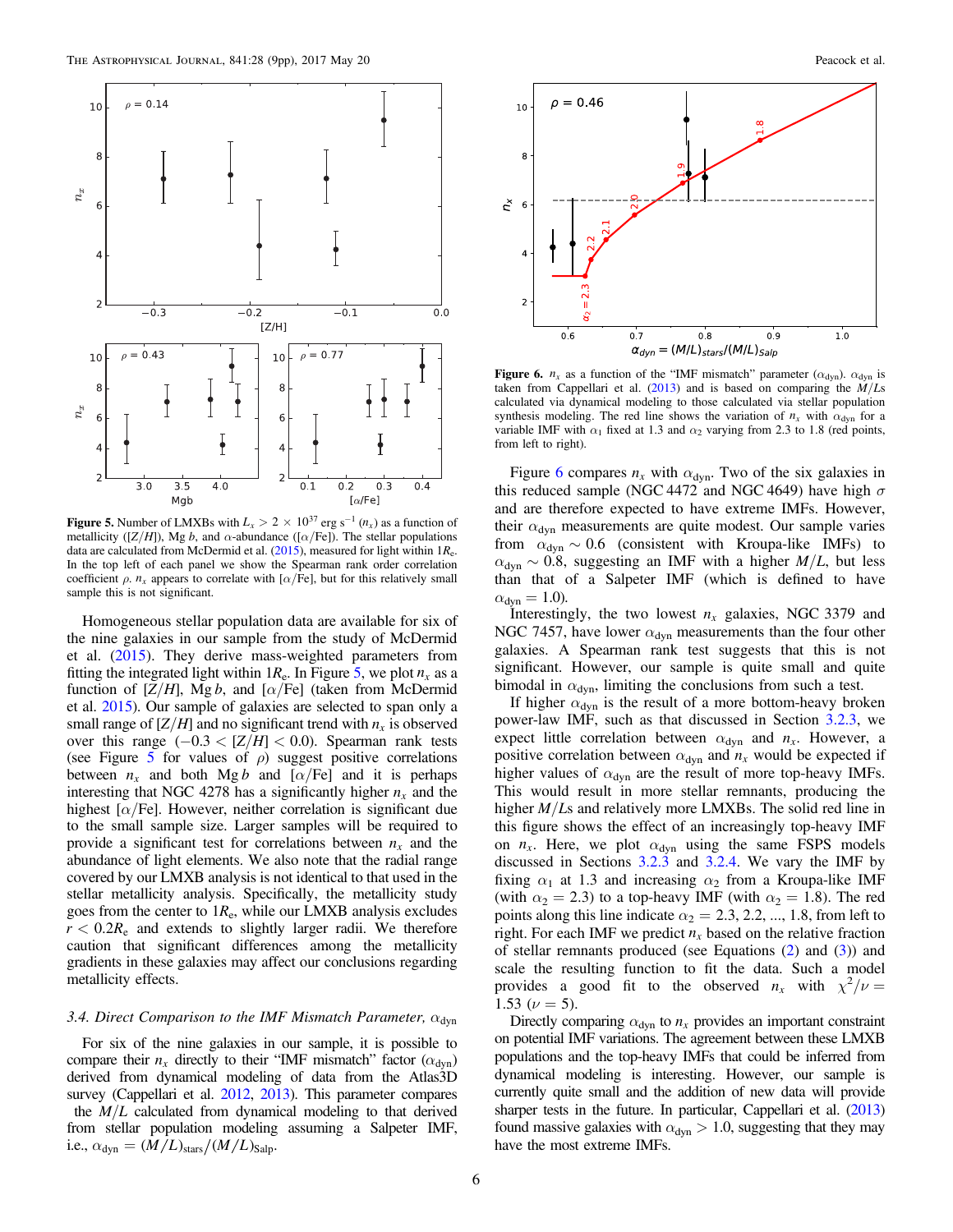#### 3.5. Radial Variations in the IMF

Recent work has proposed that there may be significant radial variations in the IMFs of massive galaxies, with the inner regions  $(\leq 0.25R_e)$  having extremely bottom-heavy IMFs and outer regions being more similar to a Milky-Way like IMF (e.g., Martín-Navarro et al. [2015a;](#page-8-0) La Barbera et al. [2016](#page-8-0), [2017](#page-8-0); McConnell et al. [2016](#page-8-0); van Dokkum et al. [2016](#page-8-0)).

Unfortunately, it is hard to study such variations with the LMXB data utilized in this paper. This is because we have to exclude the innermost regions of the galaxies due to source confusion. This limits our study to radii  $>(0.2-0.3)R_e$ . Additionally, radially binning the data will results in smaller numbers of LMXBs in each bin and hence weaker constraints on variations.

Previously,  $C17$  considered  $n<sub>x</sub>$  for a similar sample of galaxies inside and outside of  $1R<sub>e</sub>$ . They identified no significant evidence for variation over these ranges. However, we note again that this study excluded the innermost regions of the galaxies, so would not be sensitive to IMF variations if they were limited to these very central regions.

We are not able to improve on the radial considerations of [C17](#page-8-0) in this work but, for comparison with other work, we note in Table [1](#page-1-0) the regions covered for each galaxy. For most galaxies, we cover  $(1/4)R_e \lesssim r \lesssim 4R_e$  and it is for these regions that our constraints on the IMF are valid. We note that this radial range includes the majority of the galaxy mass (covering  $75\% - 90\%$  of the K-band light).

## 3.6. Time-variable IMF Models

Some studies have also invoked time-variable IMFs to explain observations of both local and high-redshift galaxies (e.g., Vazdekis et al. [1996](#page-8-0), [1997](#page-8-0); Davé [2008;](#page-8-0) Weidner et al. [2013b](#page-8-0)). In these models, the IMF becomes increasingly bottom-heavy with time. Weidner et al. ([2013a](#page-8-0)) discussed a bimodal IMF which is top-heavy at early epochs before transitioning to a bottomheavy IMF. Under certain formulations of this model, they are able to construct present-day IMFs which are bottom-heavy but have similar remnant fractions and hence similar fractions of LMXBs. While we cannot distinguish between such an IMF and a time-independent IMF, that is constructed to have similar numbers of massive stars, our results are in agreement with those of Weidner et al. ([2013a](#page-8-0)).

## 4. Conclusions

In this paper, we expand on the work of [P14](#page-8-0) and [C17](#page-8-0) to help constrain potential variations in the IMF of early-type galaxies based on their LMXB populations. To better constrain proposed IMF models which vary systematically with  $\sigma$ , we include new data for the relatively low-mass galaxy NGC 7457.

We consider the LMXB populations over the radial range of  $(1/4)R_e \lesssim r \lesssim 4R_e$  and confirm the conclusions of [P14](#page-8-0) and [C17](#page-8-0) that there is no evidence for systematic variations in the high-mass end of the IMF. However, we note that significant scatter is present in the number of LMXBs and that even the invariant IMF model is formally inconsistent with the data in the absence of significant intrinsic scatter in the relation. This is different from the conclusion of [P14](#page-8-0) due primarily to the addition of NGC 3115 to the galaxy sample (which has a well constrained but relatively small LMXB population).

We consider the bottom-heavy IMF model presented in [P14,](#page-8-0) where the most massive galaxies have a single steep power-law IMF with  $\alpha = 2.8$ . Using the improved constraints presented in this paper, we confirm that the variation in the number of LMXBs produced by this steep power-law IMF is inconsistent with the observed populations. We expand on this work to show that broken power-law IMFs in which only the number of low-mass stars vary with galaxy mass are consistent with the data. This is similar to the conclusion of [C17](#page-8-0) and can explain both the LMXB and the spectroscopic observations.

We also consider variable IMF models in which the IMF becomes increasingly top-heavy with  $\sigma$ . We show that variable IMFs constructed from both single power laws and broken power laws produce a similar variation in the number of LMXBs. Due to the observed scatter in  $n<sub>x</sub>$ , we are currently unable to distinguish between these top-heavy IMFs and an invariant IMF. However, these top-heavy IMFs predict significantly more LMXBs in massive galaxies and additional data should enable us to distinguish between an invariant IMF and this increasingly topheavy IMF.

Recent studies have suggested correlations between the IMF and stellar abundance/metallicity. We identify no significant trends between  $n<sub>x</sub>$  and stellar populations parameters, but note that our sample of galaxies with such data is small and spans a limited range of metallicities. In the future, larger samples may allow us to test for such correlations.

Six of the galaxies in our sample have estimates of their IMFs from dynamically derived  $M/Ls$ ,  $\alpha_{dyn}$ . Assuming that galaxies with higher  $M/Ls$  have top-heavier IMFs, we show that the variation of  $n_x$  with  $\alpha_{dyn}$  is consistent with these data. However, our sample of galaxies with both  $n_x$  and  $\alpha_{dyn}$  measurements is small and spans only a limited range of  $0.6 < \alpha_{\text{dyn}} < 0.8$ . Future observations of galaxies with higher  $\alpha_{\text{dyn}}$  will enable us to test this interesting correlation further.

We thank the anonymous referee for comments which were beneficial to the final version of this paper. M.B.P. and S.E.Z. acknowledge support from NASA through the ADAP grant NNX11AG12G. B.D.L acknowledges support from NASA ADAP NNX16AG06G.

The scientific results reported in this article are based on observations made by the Chandra X-ray Observatory. Support for this work was provided by NASA through Chandra Award numbers GO5-16084A (MBP) and GO5-16084B (AK) issued by the Chandra X-ray Observatory Center, which is operated by SAO for and on behalf of the NASA under contract NAS8-03060.

Based on observations made with the NASA/ESA Hubble Space Telescope, obtained at the Space Telescope Science Institute, which is operated by the Association of Universities for Research in Astronomy, Inc., under NASA contract NAS 5-26555. These observations are associated with program HST-GO-13942.001-A. Support for program number HST-GO-13942.001-A was provided by NASA through a grant from the Space Telescope Science Institute, which is operated by the Association of Universities for Research in Astronomy, Incorporated, under NASA contract NAS5-26555.

This research has made use of NASA's Astrophysics Data System (ADS) and the NASA/IPAC Extragalactic Database (NED).

Facilities: CXO, HST, 2MASS.

Software: SciPy, NumPy, matplotlib, pythonFSPS, TOP-CAT, ds9.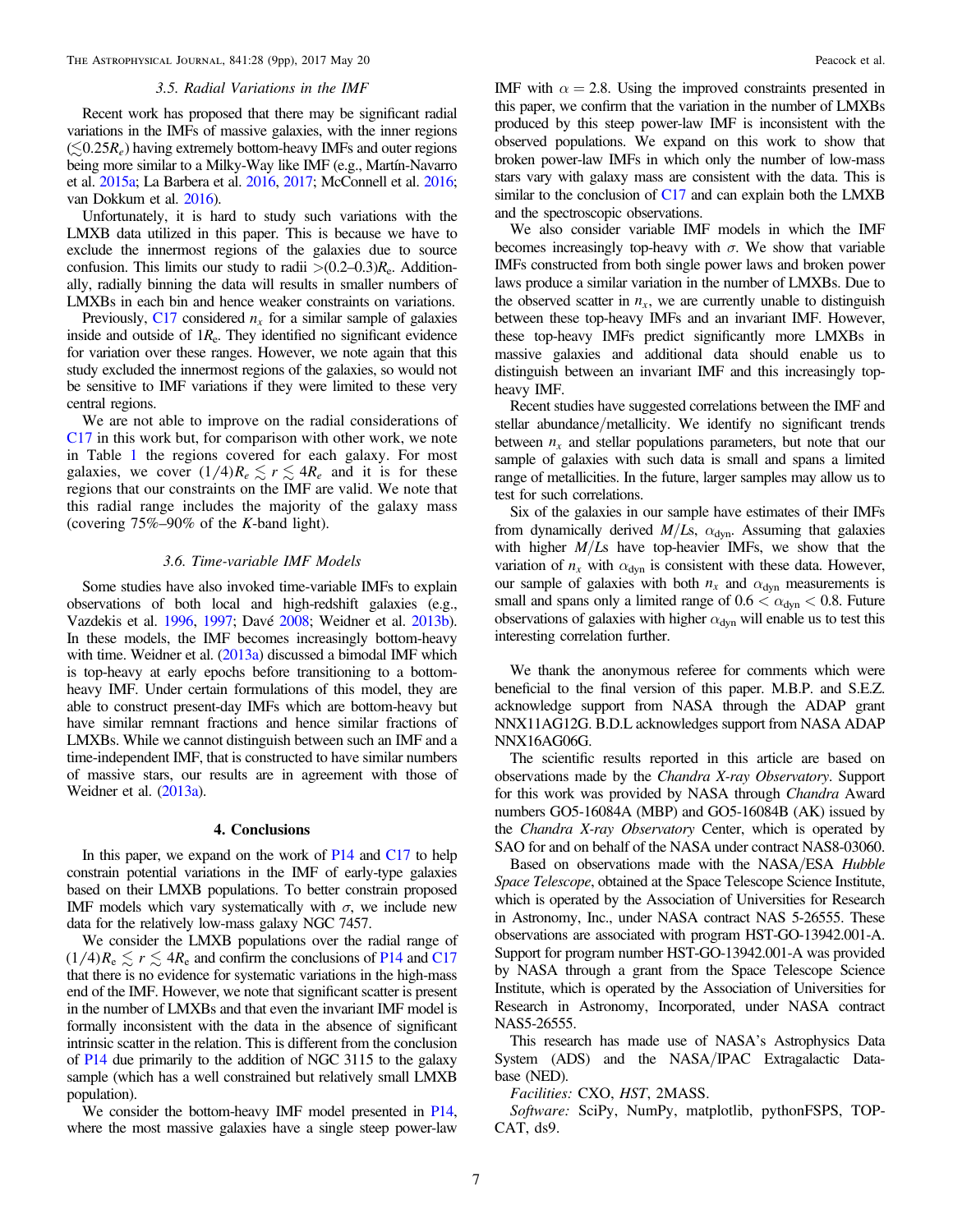<span id="page-7-0"></span>![](_page_7_Figure_2.jpeg)

Figure 7. X-ray luminosity functions (XLFs) of field LMXBs in our sample of early-type galaxies. All XLFs are scaled by the K-band stellar light covered. The blue line shows a broken power law that is scaled to fit these data (see the text for details). The best-fit scaling for each XLF  $(N_0)$  is shown in the bottom left of each panel. The dotted lines show the inferred number of LMXBs with  $L_x > 2 \times 10^{37}$  erg s<sup>-1</sup>.